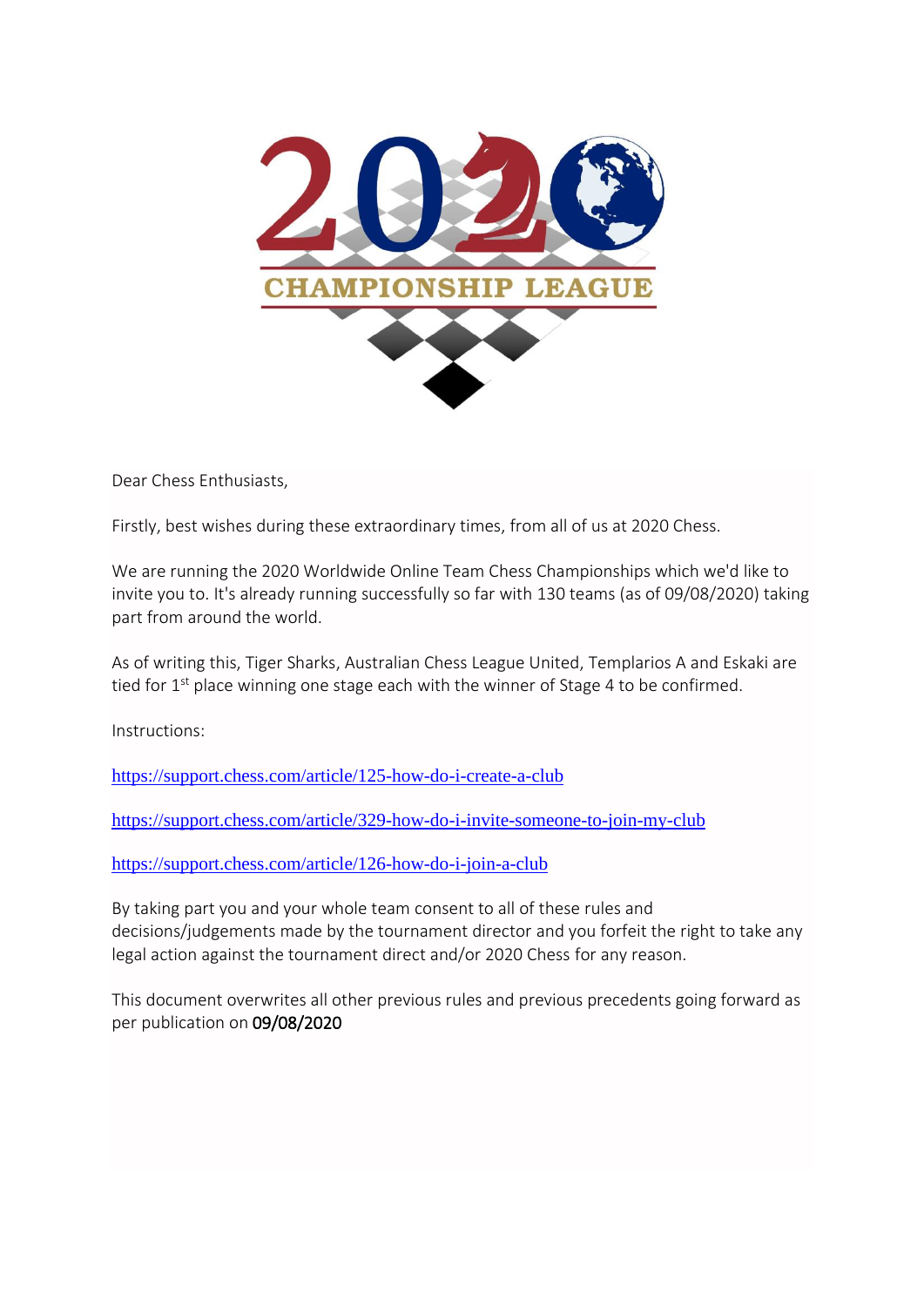- All teams will be pooled into one Swiss system league for nine rounds, with games to be played over a three-month period (give or take a week or two). Games are to be completed by the deadline as set out on Scorch unless permission is asked for and granted by the tournament director.
- If needs be a Play-off between teams on the same number of Stages will take place in November.
- Teams if tied will be split firstly by head to head then net game points score and so on However, if there is a tie for  $1^{st}$  place only in that stage a there will be a play-off in any event, four players per team as the default with the team with the higher net game points only winning if they draw the game. The tournament director will liaise with the relevant teams in this situation, and make additional arrangements if there is also a tie-on net game points.
- All matches are to be played on Chess.com. You must ALL agree to ALL of the Chess.com policies, players AND captains<https://www.chess.com/community> (this is what you did by acquiring a Chess.com account) which you commit to doing so by partaking in this tournament.
- These matches will be played at a set UK time (unless the captains together agree a different time with approval from the tournament organizer or the tournament director states otherwise) of:

7 pm Friday for Rounds 1, 2 and 3 7 pm Thursday for Rounds 4 and 5 7pm Friday for Round 6 7pm Friday for Rounds 7, 8 and 9

- If you play outside of these times please be aware that it may take longer for the tournament director to adjudicate or help on any issues.
- If anyone tries to use this for their advantage over a team in a non-European time zone sanctions will be applied against them.
- The deadline for completing the matches and/or submitting the results is at 8pm Sunday UK time as per the Scorch Calendar dates.
- Each player would play 2 games per round against the same opponent back to back. It's 1 point for a team win, 0.5 for a draw, 0 for a loss. The same is true at an individual level between teams, so whoever has the highest points wins!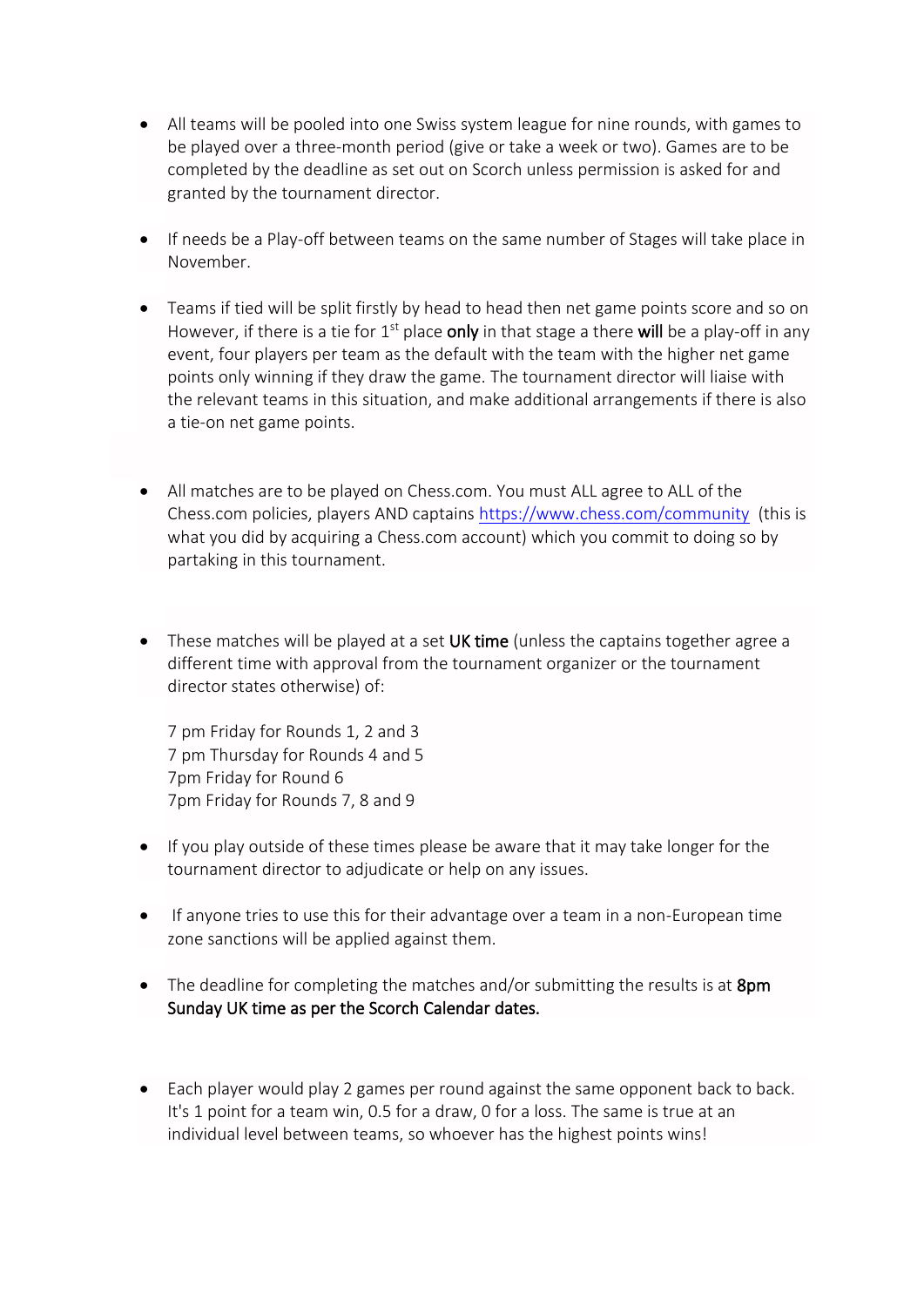- There will be a limit on 100 teams entering. After that point new ways may be devised to enable new teams to join. This is completely at the discretion of the tournament director.
- No games are graded and entry is free for everyone, so therefore we are all playing for competitive fun and pride!
- That said please consider donating here to raise money for charities fighting COVID 19:

<https://www.justgiving.com/fundraising/2020chess>

- You can only play for one team during the tournament, unless it's switching between your A, B and C team etc. The tournament director is the only person who this rule does not apply to. However you are welcome to ask on request, dispensation may be allowed across different stages for example. If you break this rule sanctions will be applied (default losses in the second team match you play in retrospectively etc)
- The platform: Chess.com, who are kindly providing free Diamond membership to each team captain. Simply email me your username (to [director@2020chess.com](mailto:director@2020chess.com) )
- If you have titled players who are not recognized by Chess.com please take them through this process to get them recognized:

[https://support.chess.com/article/661-does-chesscom-offer-benefits-for-elite-or-titled](https://support.chess.com/article/661-does-chesscom-offer-benefits-for-elite-or-titled-players)[players](https://support.chess.com/article/661-does-chesscom-offer-benefits-for-elite-or-titled-players)

- There's an instruction manual will be sent out to all teams which shows how to set up a club match on Chess.com if you don't already know, along with anti-cheating information and other relevant documents such as concerning safeguarding. You must read them very carefully.
- Please sign up to chess.com with your account joined to the club you are in at least half an hour before your game is due to start! Then click on the relevant game link and click 'join match.' If you are late the match will start without you and will count as a forfeit, likewise if the captain or any player cancels it deliberately.
- You will need a stable internet connection to play. If you disconnect and lose time or the game that is unfortunate but nothing can and will be done on our side.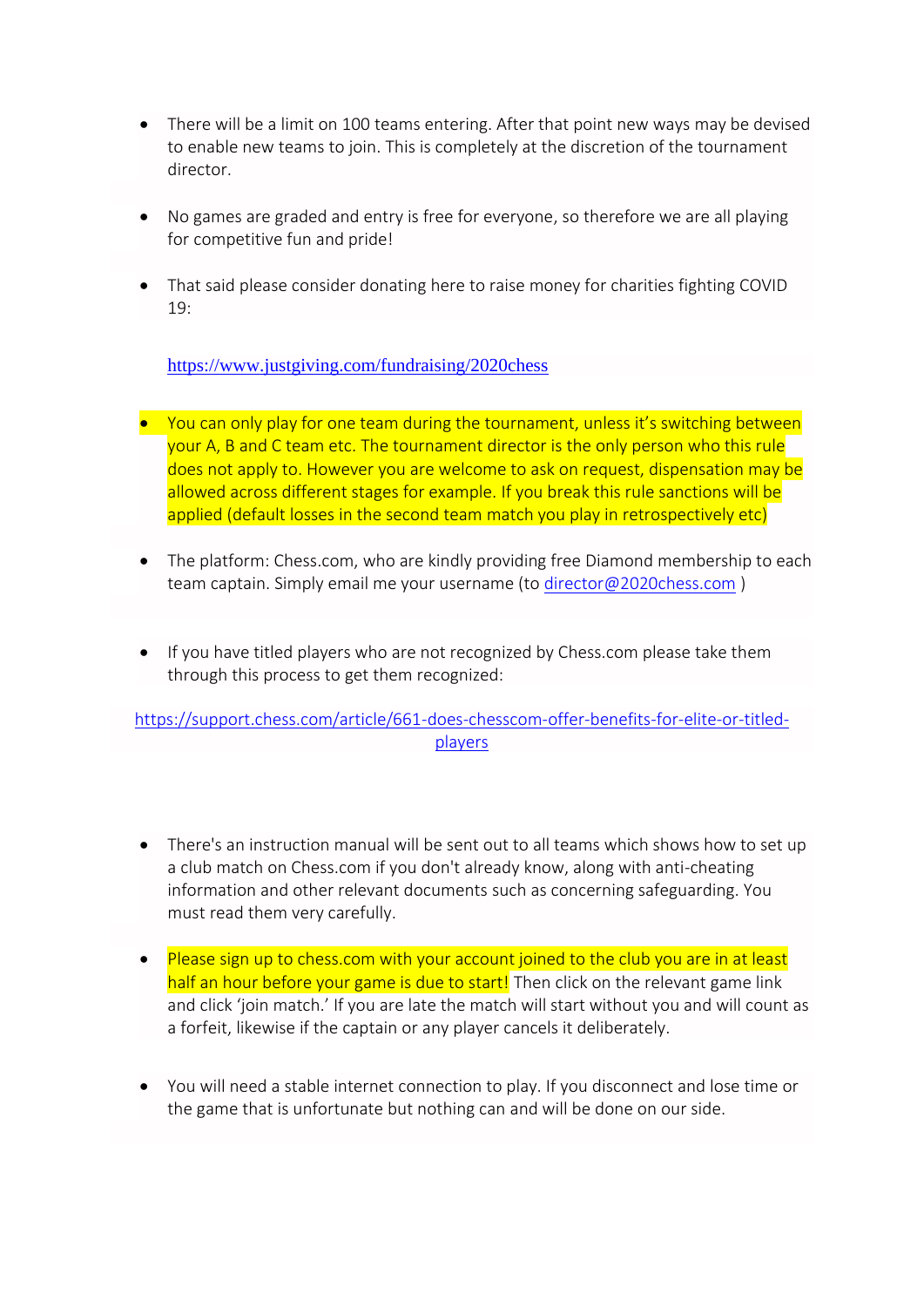- Each team needs to be in rough order of strength, don't worry not trying to catch anyone out, the golden rule is 'don't manipulate your board order deliberately to gain an advantage'!
- Chess.com will put players in Chess.com rated order automatically, so if you've just joined chess.com make sure you play several rated games first so it will be a fair reflection and place you in the correct position within your team.
- You can chop and change your team for each game, but the key is having at least four players available each match-day. If you have 3 players you forfeit one board, less than 3 you forfeit the match at an 8-0 score-line.
- You must declare to your opponent how many players you expect before 6 hours before the game is due to start. If you are unsure it's acceptable to say 'At least 4 confirmed maybe 7'. (or whichever potential number)
- If you don't give an indication they can claim two game points against you.
- Each player needs to have a genuine to the club/nation/captain that they are affiliated with. This definition is at the private discretion of the tournament organizer, and sanctions may be issued retrospectively if a club has been deemed to be acting inappropriately. (e.g. paying Grandmasters to play for them).
- In addition, the tournament director reserves the right to change the team name in certain circumstances: For example, if Billingham University win the tournament but have a Banbury University player as their board one it may be changed to 'Billingham University Invitational Team' and so on.
- Similarly, all teams and usernames must be of a respectful name, and abuse of any nature (such as but not excluded to accusing someone of cheating publicly or privately) to anyone will not be tolerated, if this happens sanctions will be issued by docking 1 match point from the team.
- The captain needs to declare how many players will play by 6 hours before the match is due to start and that being before the deadline to submit the results and transfer this specific information to their opposition captain (through provided email or Facebook messenger) before this deadline.
- If both captains do not submit the results before the deadline (Sunday 7pm UK time) the match will be declare void and both teams will get 0 points.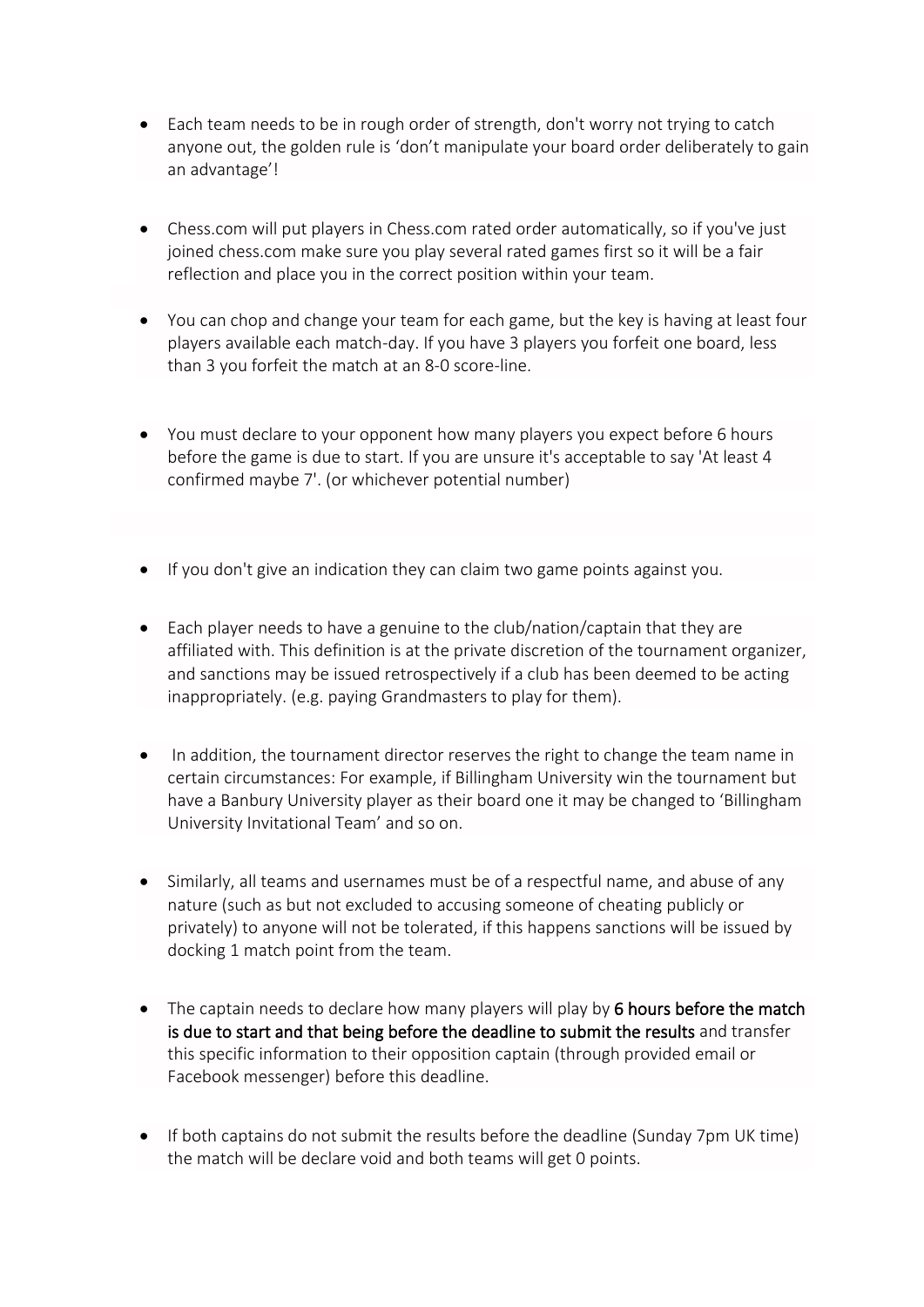- You can change this subsequently up to six hours before the match is due to start. For example, if your game is at 7pm and you agreed on six players, but you message at 12.50 saying you will only have five that is fine. However, if you message at 13.10 then you forfeit on that board.
- Use very clear language when communicating with the opposition captain, and if your opponent doesn't do so contact the tournament organizer immediately. Use phrases such as 'we confirm we will have 6 players to play in the match against you' rather than 'we probably will have 6 players' and keep copies of the conversations you have if you need to transfer them as evidence to the tournament director later.
- This will enable people to plan fairly. For example, if Oxford have 14 players and Financial Moscow have 10 it becomes a 10 vs. 10 matches. If they don't make contact in time (deadline issued by tournament director via email) without good reason the match may be declared a forfeit, though common sense and kindness will apply wherever possible at the discretion of the tournament organizer.
- You must email the game link for Chess.com:

(e.g. [https://www.chess.com/club/matches/live/24165\)](https://www.chess.com/club/matches/live/24165) to [director@2020chess.com](mailto:director@2020chess.com) or submit it on Scorch Chess by 7pm UK time on Tuesdays.

If this does not happen without explanation to the tournament director, both teams may have one match point deducted.

- It is your responsibility to ensure that the correct people are in your club and that no imposter plays deliberately or by accident in your team match. If they join before the match starts let the tournament organizer know as soon as possible along with the opposition captain. If the match has already started whatever the result is will have to stand unless the tournament director states otherwise. If both teams agree on 5 vs 5 but 6 vs. 6 shows up, it will be treated as a 6 vs. 6 match and so on.
- If you agree to 8 players for example but only 6 show up, you forfeit on both of those boards for both those games, so four game points. However, this will only happen if the opposition emails the tournament director a[t director@2020chess.com](mailto:director@2020chess.com) within one hour of the match finishing to make a claim.
- If the captains do not make a clear agreement without informing the tournament director first 'those who show up play' and the result will stand (unless subsequent cheating is discovered)
- Check junk email and Facebook message requests regularly. You are all strongly encouraged to become 'Facebook friends' with each other to make this much easier.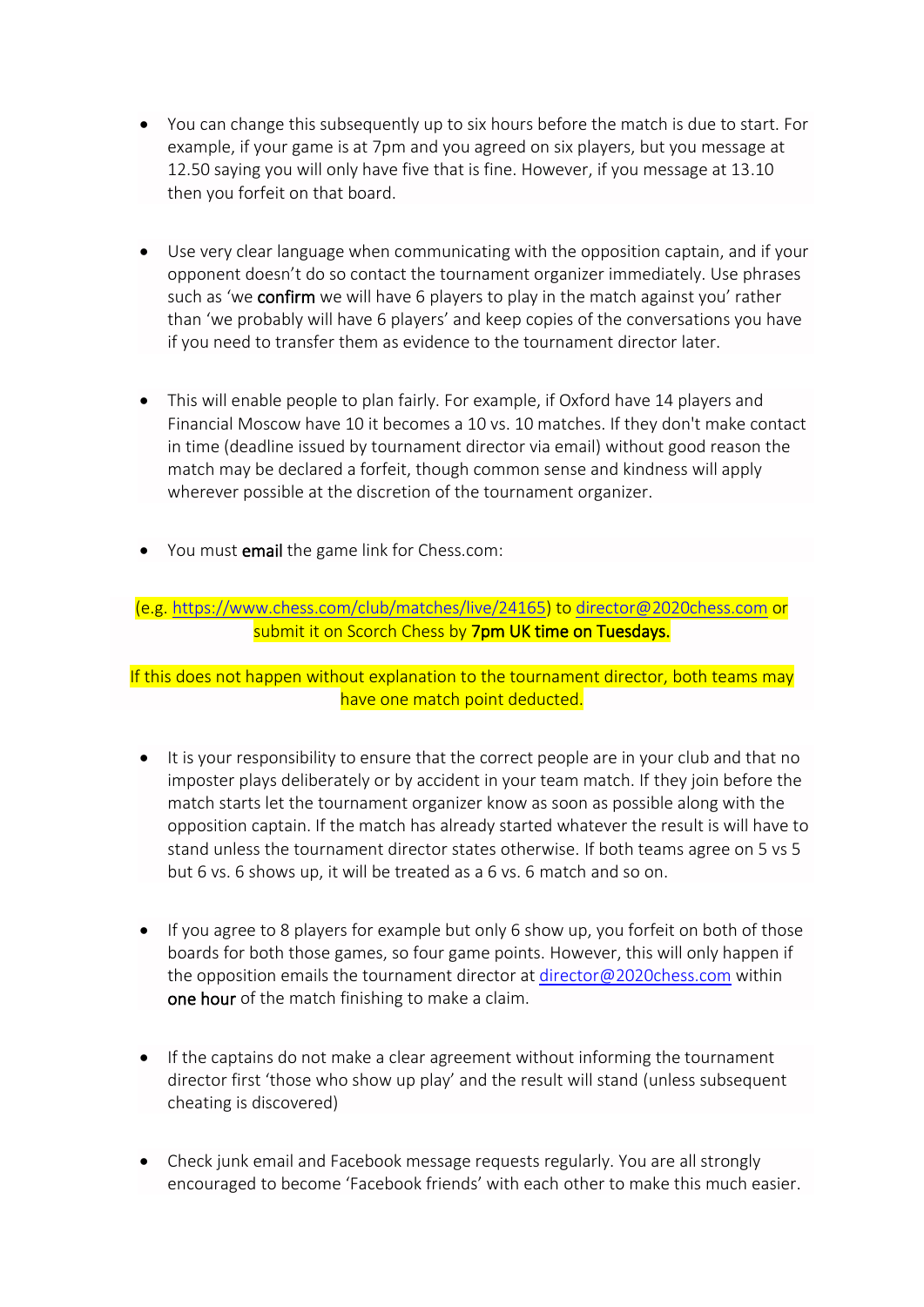- Teams may be removed from the competition at any time by the discretion of the tournament organizer without explanation.
- Sometimes reasons for bans have to remain confidential for the guilty and the victims. This applies to organizers as well as players, Chess.com are in no way obliged to pass information for why someone is banned 'even' to the organizers, though they have been extremely helpful in striking a balance. There may be safeguarding implications, so please be understanding.
- Chess.com are also under no obligation to explain anything to anyone.
- Each player plays two games, one white one black, the time control is 10 minutes + 5 second increment. (if the captains agree 10+2 or 10+0 is acceptable also).
- So therefore 2 x 20-minute odd games hence the name '2020'! Make sure to press rematch after your first game and refresh the page if necessary if you clock doesn't start after making a move or if your first move is not registered.
- If you are late you won't be able to play as chess.com automatically starts the match at the pre-agreed time and selects the team based upon who is there automatically.
- We hope never to need it but we do have world anti-cheating experts with state-ofthe-art technology on a panel if there are any issues. You cannot use any computer or human or any other assistance during your games. We can also, at our discretion and with his permission, (not on the panel) have games analysed by THE world expert on anti-cheating measures Dr. Kenneth Regan:

[http://www.buffalo.edu/news.host.html/content/shared/www/news/faculty](http://www.buffalo.edu/news.host.html/content/shared/www/news/faculty-experts/ken-regan-faculty-expert-chess.detail.html)[experts/ken-regan-faculty-expert-chess.detail.html](http://www.buffalo.edu/news.host.html/content/shared/www/news/faculty-experts/ken-regan-faculty-expert-chess.detail.html)

- The anonymous panel will discuss and vote privately on whether cheating has taken place and their decision is final, and the subsequent actions will be decided upon on a case by case basis by the tournament director. They may decide to refer it to Chess.com to make the decision. If you suspect cheating you must report it to the platform chess.com (email [support@chess.com\)](mailto:support@chess.com) and email [director@2020chess.com](mailto:director@2020chess.com) within one hour of the game finishing otherwise nothing can be done by the panel.
- If you are banned from Chess.com please inform [director@2020chess.com](mailto:director@2020chess.com) immediately and should you wish email [support@chess.com](mailto:support@chess.com) to appeal.
- Results will be **automatically** overturned to default losses in all previous team matches for that individual and only for that particular Stage unless it affects the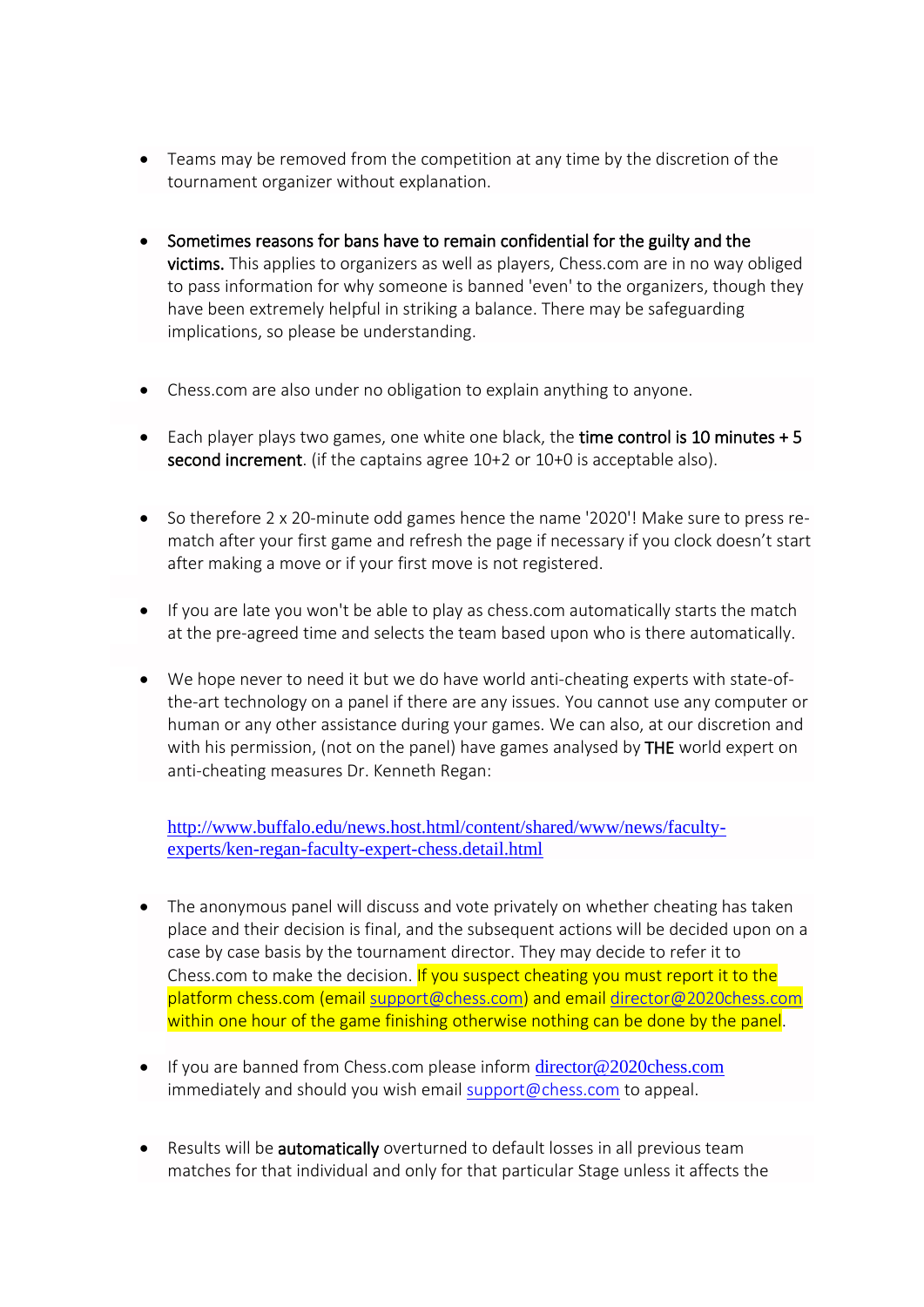outcome of the overall winner in a previous stage (or unless at the tournament director's discretion), regardless of whether the actual cheating took place in the 2020 Chess tournaments.

- This does not interpret an opinion from 2020 Chess or the tournament director that the player in question is indeed guilty of cheating, such judgement is deferred to Chess.com for the sake of the tournament.
- If the appeal is successful the player will be re-admitted and the results reverted back to what they were. Being issued a new account by Chess.com is not the same as a successful appeal.
- There is no obligation for Chess.com or the tournament organizers to offer public or private explanations as to why players have been banned.
- With regards to the above cheating, you can only report your game to the 2020 Chess panel if it affects the overall result (for the sake of efficiency). That said if you realize that your opponent has been banned it is your responsibility to email the tournament director to make a claim back your game points for your team. You must do this within 24 hours of being notified by Chess.com or else they may not be awarded back.
- To stop everyone reporting their games in order to hope their accusation goes in their favour, each team is limited to 1 challenge every stage to the panel, which are kept if their complaint is upheld. If it is not you cannot report to the panel but can to Chess.com as usual by emailing [support@chess.com](mailto:support@chess.com)
- To appeal to the panel, you must report your opponent (s) to Chess.com first by emailing [support@chess.com](mailto:support@chess.com)
- Also, if your opponent has a move accuracy of 98% according to a Chess program that is no strong indication that cheating is taking place, again there is a document available explaining this on request. So be careful before you use your challenge!
- If you admit cheating the results will be reversed for that Stage only (except if your team won a previous stage or stages, or at the tournament director's discretion), however there is more likelihood, subject to Chess.com's permission, for being readmitted in the tournament in extraordinary circumstances in that case. There is (or should be) a place for rehabilitation after wrong doing for all in all walks of life, and such discretion to exercise this lies solely with the tournament director.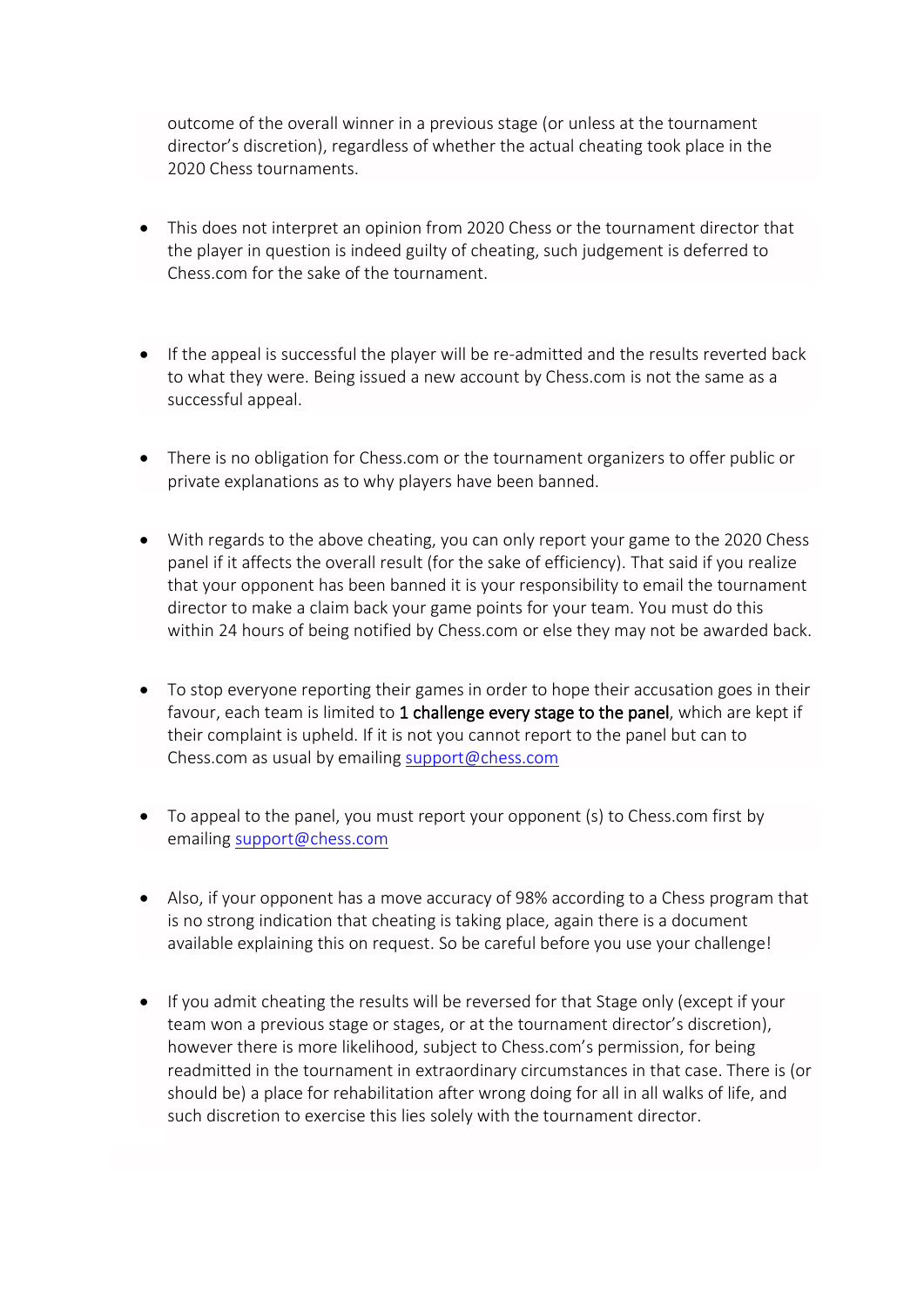- Glitches: These may happen, unfortunately nothing can be done about them in the event so whatever Chess.com says the result is, the result is. Apologies in advance if this happens to you. If there are problems it is recommended to refresh the page. You cannot explore other sections of the Chess.com website during your games.
- The only exception for this is if a server upgrade takes place affecting both teams stopping the game half way through. There either the teams can agree to a draw or a full replay. If not, the tournament director with the panel will adjudicate the score based on the positions of the time.
- No replays or delays to your matches, especially beyond the deadline to submit results, are allowed without the express permission of the tournament organizer in extraordinary circumstances (evidence may be requested)
- There is a Facebook group which acts as a forum and another form of communication, please add me the tournament organizer here to join:

<https://www.facebook.com/peter.hornsby.585>

• You are all required to register for Scorch App:

<https://results.scorchapp.co.uk/register>

- This will enable you to view your opponent's contact details, claim/verify your team within Scorchapp, and to upload the Chess.com game link before each game (which is compulsory). You can also update your own team's biography, you must be respectful and legal when filling out this information.
- This will also mean it is your responsibility to inform the tournament organizer if you have any junior players involved (under 18's or those still in secondary education). This tournament takes safeguarding very seriously but 2020 Chess takes no legal responsibility for safeguarding, so parents and/or legal guardians will have to take responsibility and decisions associated with that. Note that Chess.com is a third-party platform so consider carefully before you join.
- If you wish to withdraw or not play in the next stage please contact the tournament organizers so we can plan effectively, the default is that you are 'opting in' unless we hear otherwise.
- Your contact details can be transferred to third parties such as sponsors and you may be emailed about other Chess events. Your games may also be featured on commentary and in reports, please let us know if there are any issues with the latter point.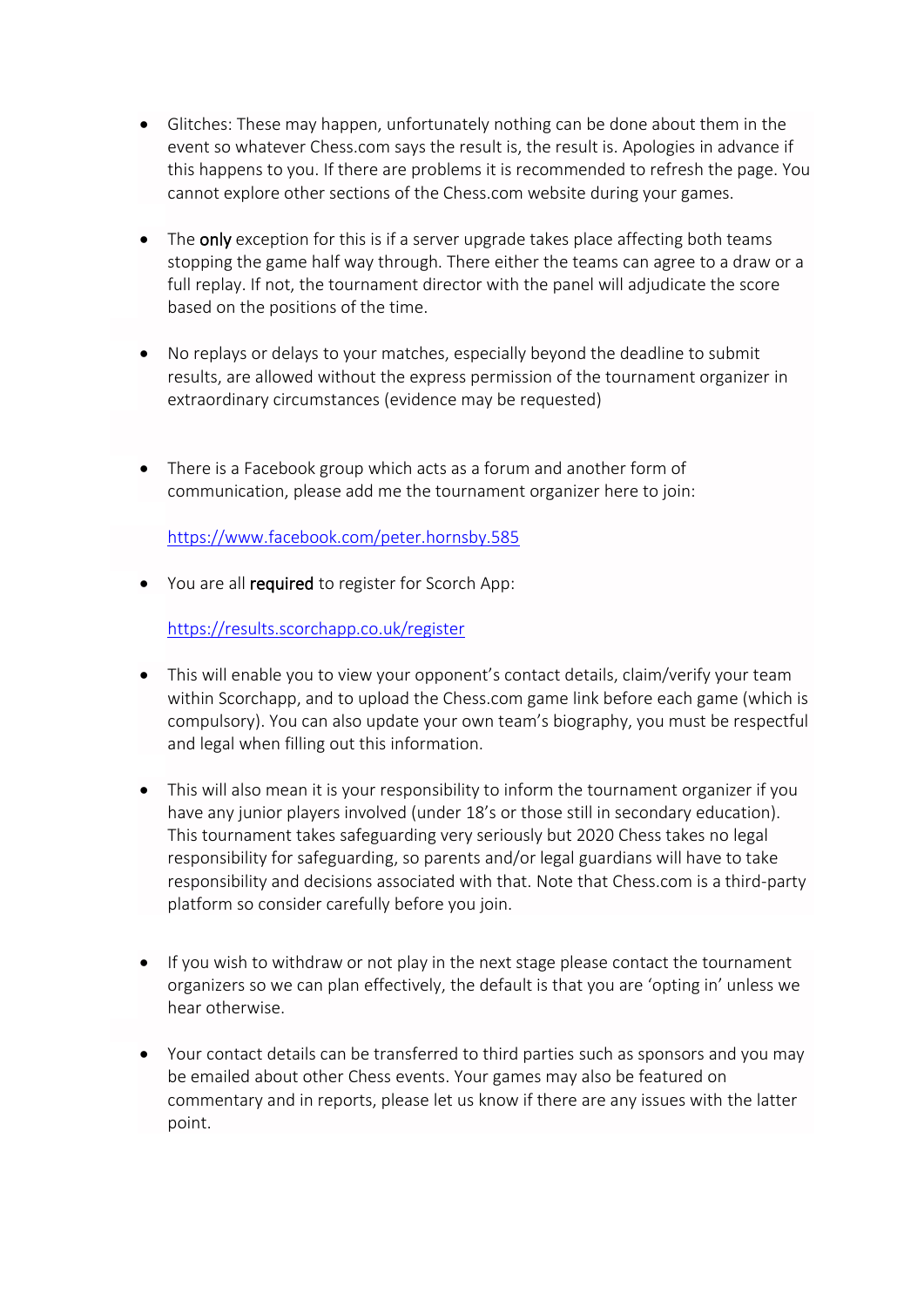- For whatever chess.com account you use please use a genuine name if possible. If you already have one don't worry you won't be required to get a new one. You need to use the same account throughout the whole tournament unless granted permission, if not you will be defaulted in losses for your second account across the tournament.
- If you are/have a titled player in your team you must inform the organizers at [director@2020chess.com](mailto:director@2020chess.com) to declare them we will need to do this on a continuous basis every time someone 'new' arrives. This list will be made public on the 2020 Chess website.
- If you are playing any team in a 2020 event under no circumstances are you to use the chat to communicate with anyone on their team including the captain on the Chess.com match chat, or individual messaging. This is for safeguarding reasons; any issues contact myself or their adult team captain via alternative means such as email.
- You must watch this video and follow the instructions: [https://youtu.be/BCu0-XXD-xM](https://youtu.be/BCu0-XXD-xM?fbclid=IwAR2bfUbbY-sDfn6CLkyxEQrSTTHDTPMpQ4s4qdMVb_Yh7p_V7cHUXi1l-FY)
- The safe mode is to be switched on and used by all players and captains throughout the tournament to avoid speaking to a junior player even by accident. This is compulsory and 2020 reserves the right to remove teams and/or deduct points from people for those who do not comply with this.
- If you have more than one team (you need to declare this clearly before each stage), you can only play for your 'other team' in a different round. So, for example you can't play for your A team on a Monday in round one and your B team on a Tuesday in round one as well. However, you can play for your 'other' team in a different round, so you can play for your A team in round one then your B team in round two. If you do not abide by this the second game you play in will be counted as default losses so be very careful.
- You cannot watch the commentary on [www.twitch/chessheroes](http://www.twitch/chessheroes) if they are commentating on your game. The only exception to this is the Chess Heroes team themselves when they play their games they are allowed to commentate on their own individual games.
- Forbidden pairings: Available on request at the discretion of the tournament director for the early stages only. This can be done for example to avoid A teams playing B teams or a junior club playing the same senior club, or if teams have clashed so many times they are tired of it or if there are time zone differences too difficult to overcome. There may be amended pairings at the discretion of the tournament director, for example to (but not limited to) avoid insurmountable time zone differences in the early rounds.